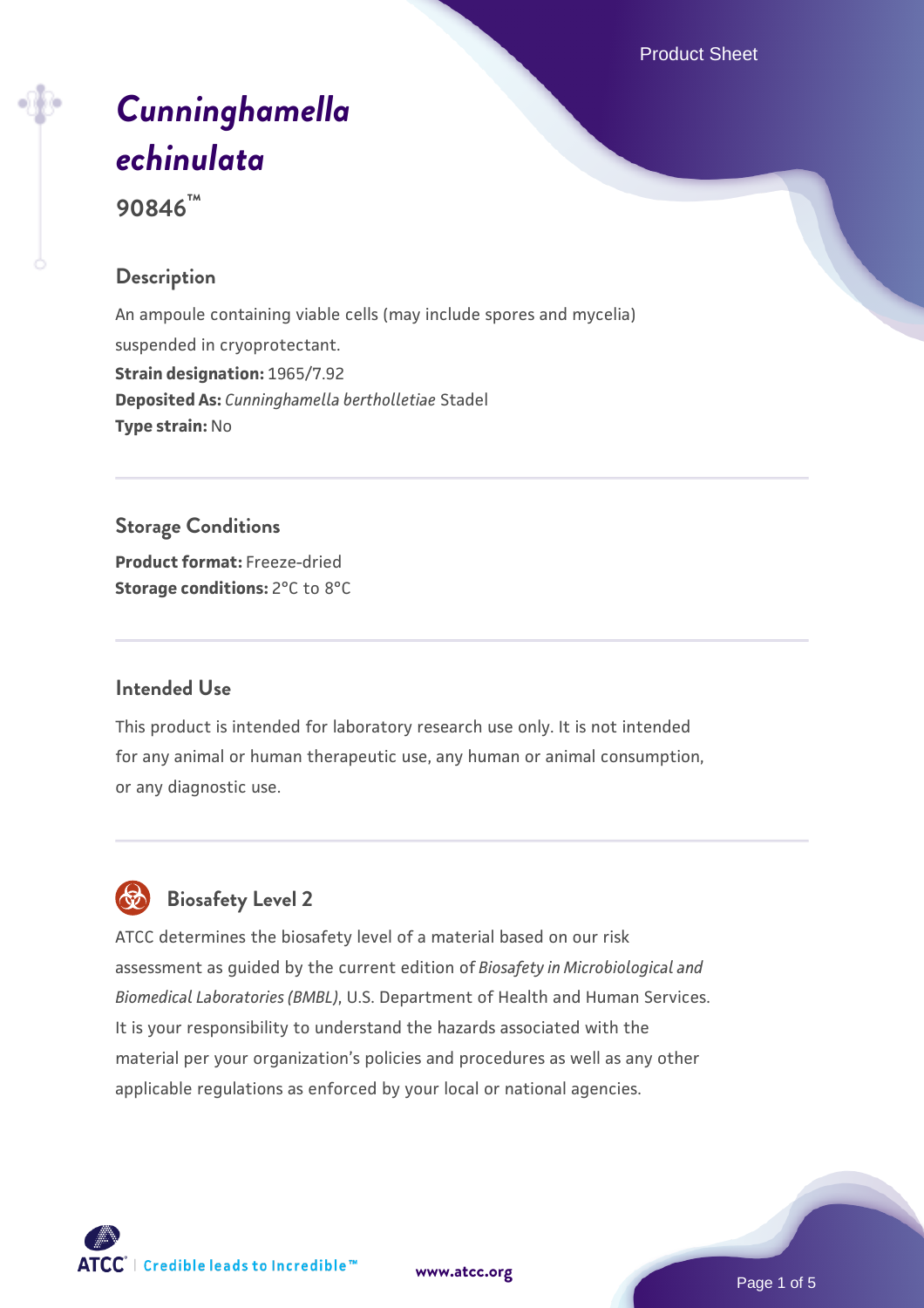ATCC highly recommends that appropriate personal protective equipment is always used when handling vials. For cultures that require storage in liquid nitrogen, it is important to note that some vials may leak when submersed in liquid nitrogen and will slowly fill with liquid nitrogen. Upon thawing, the conversion of the liquid nitrogen back to its gas phase may result in the vial exploding or blowing off its cap with dangerous force creating flying debris. Unless necessary, ATCC recommends that these cultures be stored in the vapor phase of liquid nitrogen rather than submersed in liquid nitrogen.

# **Certificate of Analysis**

For batch-specific test results, refer to the applicable certificate of analysis that can be found at www.atcc.org.

### **Growth Conditions**

**Medium:**  [ATCC Medium 28: Emmons' modification of Sabouraud's agar/broth](https://www.atcc.org/-/media/product-assets/documents/microbial-media-formulations/2/8/atcc-medium-28.pdf?rev=0da0c58cc2a343eeae735016b70809bb) [ATCC Medium 200: YM agar or YM broth](https://www.atcc.org/-/media/product-assets/documents/microbial-media-formulations/2/0/0/atcc-medium-200.pdf?rev=ac40fd74dc13433a809367b0b9da30fc) **Temperature:** 30°C **Atmosphere:** Aerobic

#### **Handling Procedures**

#### For **freeze-dry (lyophilized)** ampoules:

- 1. Open an ampoule according to enclosed instructions.
- 2. From a single test tube of **sterile distilled water** (5 to 6 mL), withdraw approximately 0.5 to 1.0 mL with a sterile pipette and apply directly to

**ATCC** | Credible leads to Incredible™

**[www.atcc.org](http://www.atcc.org)**

Page 2 of 5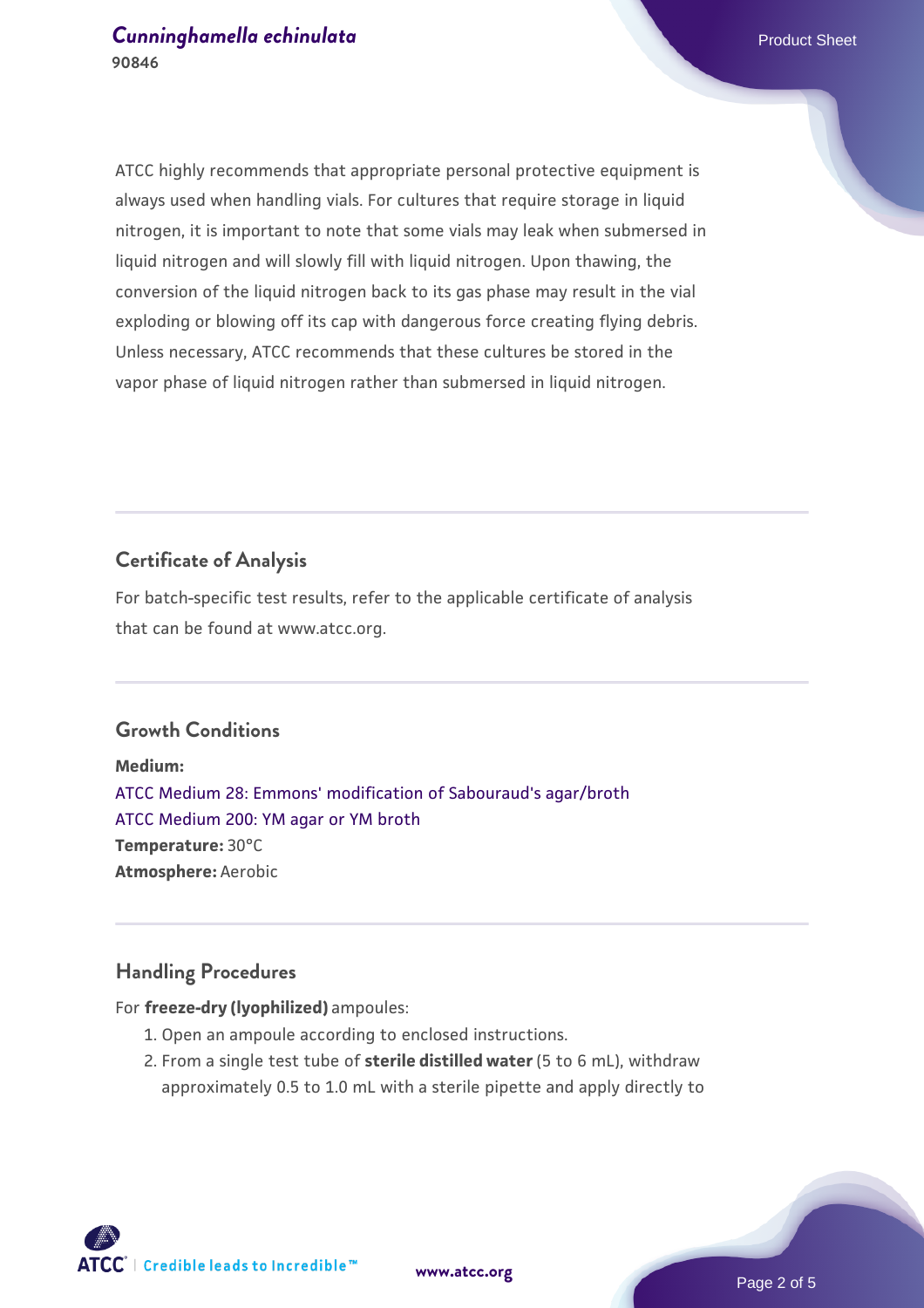**90846**

the pellet. Stir to form a suspension.

- 3. Aseptically transfer the suspension back into the test tube of sterile distilled water.
- Let the test tube sit at room temperature (25°C) undisturbed for **at** 4. **least 2 hours**; longer (e.g., overnight) rehydration might increase viability of some fungi.
- 5. Mix the suspension well. Use several drops (or make dilutions if desired) to inoculate recommended solid or liquid medium. Include a control that receives no inoculum.
- 6. Incubate the inoculum at the propagation conditions recommended.
- 7. Inspect for growth of the inoculum/strain regularly. The sign of viability is noticeable typically after 4-7 days of incubation. However, the time necessary for significant growth will vary from strain to strain.

# **Material Citation**

If use of this material results in a scientific publication, please cite the material in the following manner: *Cunninghamella echinulata* (ATCC 90846)

## **References**

References and other information relating to this material are available at www.atcc.org.

#### **Warranty**

The product is provided 'AS IS' and the viability of ATCC<sup>®</sup> products is warranted for 30 days from the date of shipment, provided that the customer has stored and handled the product according to the information included on the product information sheet, website, and Certificate of Analysis. For living cultures, ATCC lists the media formulation and reagents that have been found to be effective for the product. While other

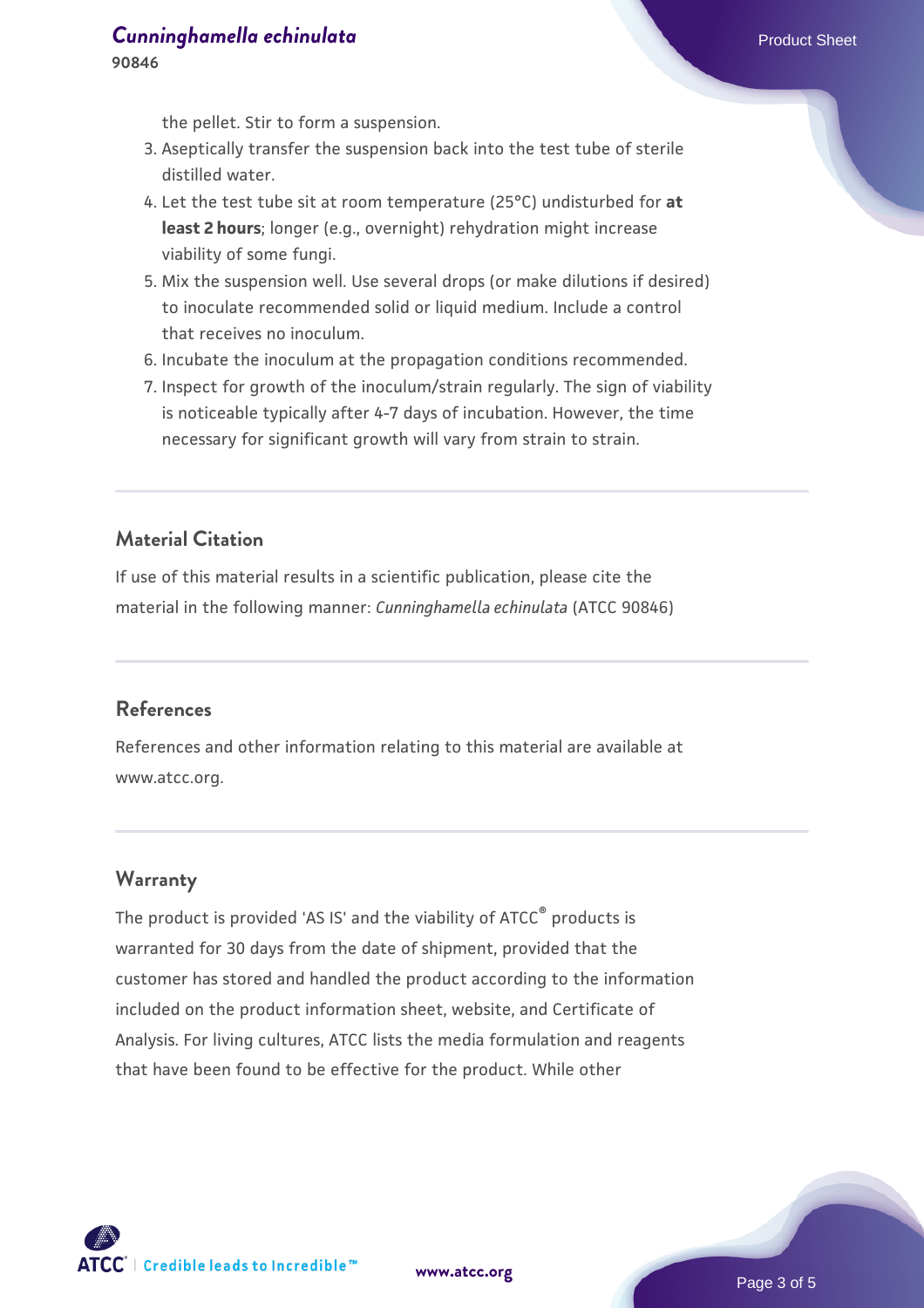# **[Cunninghamella echinulata](https://www.atcc.org/products/90846)** Product Sheet **90846**

unspecified media and reagents may also produce satisfactory results, a change in the ATCC and/or depositor-recommended protocols may affect the recovery, growth, and/or function of the product. If an alternative medium formulation or reagent is used, the ATCC warranty for viability is no longer valid. Except as expressly set forth herein, no other warranties of any kind are provided, express or implied, including, but not limited to, any implied warranties of merchantability, fitness for a particular purpose, manufacture according to cGMP standards, typicality, safety, accuracy, and/or noninfringement.

# **Disclaimers**

This product is intended for laboratory research use only. It is not intended for any animal or human therapeutic use, any human or animal consumption, or any diagnostic use. Any proposed commercial use is prohibited without a license from ATCC.

While ATCC uses reasonable efforts to include accurate and up-to-date information on this product sheet, ATCC makes no warranties or representations as to its accuracy. Citations from scientific literature and patents are provided for informational purposes only. ATCC does not warrant that such information has been confirmed to be accurate or complete and the customer bears the sole responsibility of confirming the accuracy and completeness of any such information.

This product is sent on the condition that the customer is responsible for and assumes all risk and responsibility in connection with the receipt, handling, storage, disposal, and use of the ATCC product including without limitation taking all appropriate safety and handling precautions to minimize health or environmental risk. As a condition of receiving the material, the customer agrees that any activity undertaken with the ATCC product and any progeny or modifications will be conducted in compliance with all applicable laws, regulations, and guidelines. This product is provided 'AS IS' with no representations or warranties whatsoever except as expressly set forth herein and in no event shall ATCC, its parents, subsidiaries, directors, officers,